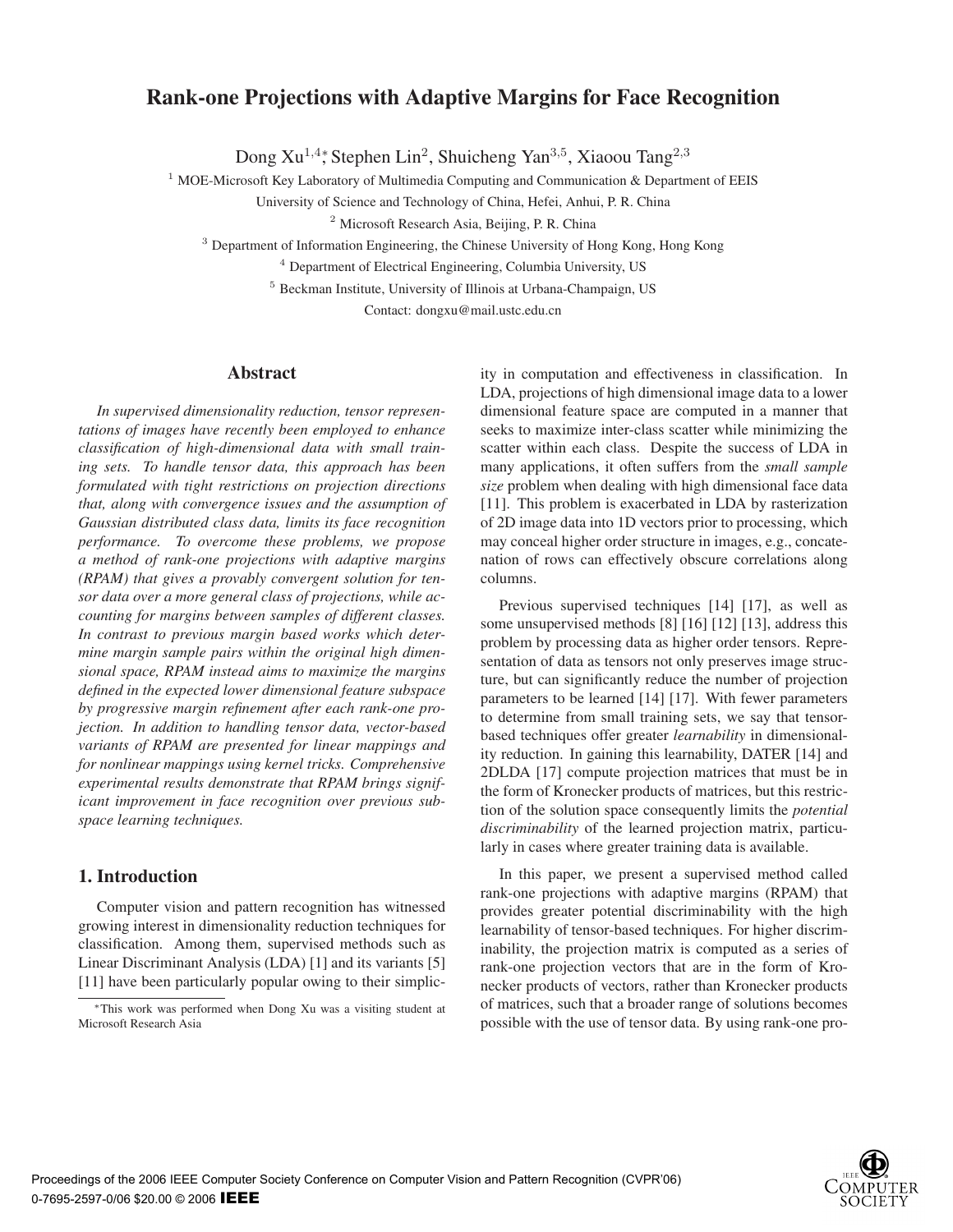jections, a further benefit is that the solution is provably convergent, in contrast to the previous supervised tensorbased techniques [14] [17].

An additional advantage of employing a rank-one strategy in supervised learning is that it provides a platform for better handling of class margins. It is commonly believed that data samples that lie along class margins play an important role in pattern classification. For example, Support Vector Machines (SVMs) [10] utilize margin samples, referred to as support vectors, for constructing hyperplanes that partition a space into different classes. In dimensionality reduction, Non-parametric Linear Discriminant Analysis (NPLDA) [2] and a variant called Marginal Fisher Analysis (MFA) [15] were proposed to break the assumption of Gaussian distributed data in traditional LDA by placing larger weights on pairs of margin points between different classes in the computation of inter-class scatter. In NPLDA and MFA, the margins are defined by the closest pairs of points between different classes in the original feature space, as exemplified by the red lines in Fig. 1(a). But for dimensionality reduction as in NPLDA or MFA, although the defined pairs of margin samples may be well separated in the eventual dimensionality reduced space, the classes themselves may not be adequately partitioned because pairs of non-margin points in the original feature space may not be well separated after projection. This will lead to significant degradation in the classification ability of supervised subspace learning algorithms.

Ideally, the margin pairs of the optimal dimensionality reduced space, as shown in Fig. 1(b), should be used to guide the computation of projections. Since this information is generally indeterminable from examination of the original feature space, we take advantage of the iterative rank-one procedure in RPAM for adaptive refinement of margins. Specifically, our method initially utilizes the margins computed in the original feature space, and then iteratively adapts the margins to those that exist after each rank-one projection, which should provide a better estimate of the margins in the dimensionality-reduced feature space. With the incorporation of this rank-one adaptive margin technique, significant improvements can be gained in face recognition performance.

#### **2. Motivations**

Before formally describing RPAM, we discuss in greater detail the two motivations of this work in the context of supervised dimensionality reduction with tensor data. To facilitate this discussion, we first review some fundamental definitions on tensors [3] [4] and describe a property of tensor vectorization.

#### **2.1. Tensor definitions**

**Definition-1:**(*tensor inner product, norm and distance*). The inner product of two tensors  $\mathbf{X} \in \mathbb{R}^{m_1 \times m_2 \times \ldots \times m_n}$ and  $\mathbf{Y} \in \mathbb{R}^{m_1 \times m_2 \times \ldots \times m_n}$  is defined as  $\langle \mathbf{X}, \mathbf{Y} \rangle =$ and  $\mathbf{Y} \in \mathbb{R}^{m_1 \times m_2 \times \ldots \times m_n}$  is defined as  $\langle \mathbf{X}, \mathbf{Y} \rangle = \sum_{i_1=1,\ldots,i_n=1}^{m_1,\ldots,m_n} \mathbf{X}_{i_1,\ldots,i_n} \mathbf{Y}_{i_1,\ldots,i_n}$ . The norm of tensor **X** is therefore defined to be  $\|\mathbf{X}\| = \sqrt{\langle \mathbf{X}, \mathbf{X} \rangle}$ , and the tensor distance between tensors **X** and **Y** is computed as  $D(\mathbf{X}, \mathbf{Y}) = ||\mathbf{X} - \mathbf{Y}||.$ 

**Definition-2:**(*k-mode product)*. The *k*-mode product of tensor **X** with matrix  $U \in \mathbb{R}^{m_k \times m'_k}$ , *i.e.*,  $\mathbf{Y} = \mathbf{X} \times_k U$ , is defined as  $\mathbf{Y}_{i_1,\dots,i_{k-1},i,i_{k+1},\dots,i_n} = \sum_{k=1}^{m_k} \mathbf{X}_{i_1,\dots,i_{k-1}}$  $\sum_{j=1}^{m_k} \mathbf{X}_{i_1,...,i_{k-1},j,i_{k+1},...,i_n} \times U_{j,i}, i = 1,...,m'_k.$ 

**Definition-3:**(*k-mode unfolding)*. The *k*-mode unfolding of an *n*-th order tensor  $\mathbf{X} \in \mathbb{R}^{m_1 \times m_2 \times \ldots \times m_n}$  into a matrix  $X^k \in \mathbb{R}^{m_k \times \prod_{i \neq k} m_i}$ , *i.e.*,  $X^k \leftarrow_k \mathbf{X}$ , is defined as  $X_{i_k,j}^k = \mathbf{X}_{i_1,...,i_n}$ ,  $j = 1 + \sum_{l=1,l \neq k}^{n} (i_l -$ 1)  $\prod_{o=l+1,o\neq k}^{n} m_o$ .

**Lemma-1:** Take arbitrary tensors  $\mathbf{X} \in \mathbb{R}^{m_1 \times m_2 \times \ldots \times m_n}$  $\mathbf{Y} \in \mathbb{R}^{m'_1 \times m'_2 \times \ldots \times m'_n}$  and projection matrices  $U^k \in$  $\mathbb{R}^{m_k \times m'_k}$ ,  $k = 1, ..., n$ . Suppose **X** and **Y** are unfolded into matrices and then vectorized, where  $x$  and  $y$  are the unfolded vectors of **X** and **Y** respectively. We then have

$$
\mathbf{Y} = \mathbf{X} \times_1 U^1 \times \ldots \times_n U^n \Longleftrightarrow y = P^T x \text{ with}
$$
  

$$
P = U^n \otimes U^{n-1} \ldots \otimes U^1 \in \mathbb{R}^{\prod_{k=1}^n m_k \times \prod_{k=1}^n m'_k}, \quad (1)
$$

where  $\otimes$  is the Kronecker product for which  $A \otimes B =$  $[A_{ij}B].$ 

#### **2.2. Learnability and potential discriminability**

The basic objective of supervised dimensionality reduction is to learn a projection matrix that transforms the original high dimensional data to a lower dimension in which accurate classification can be achieved. For a projection matrix  $P \in \mathbb{R}^{m \times m'}$  where  $m = \prod_{k=1}^{n} m_k$  and  $m' = \prod_{k=1}^{n} m'_k$ , the distance between two data samples  $x, y \in \mathbb{R}^m$  after dimensionality reduction becomes  $||P^T x - P^T y||^2 = (x - y)^T P P^T (x - y)$ . We define the similarity measure matrix  $S$  as

$$
S = PP^T,\t\t(2)
$$

such that  $||P^T x - P^T y||^2 = (x - y)^T S(x - y)$ .

In solving for  $S$ , two factors influence its classification performance. One is its learnability, which is a problem in real applications such as face recognition that typically have small training sets and a large feature set. In such cases, finding optimal parameter values is more difficult for projection matrices with a larger number of parameters. The other factor is potential discriminability, which describes the ability to obtain the optimal measure matrix. When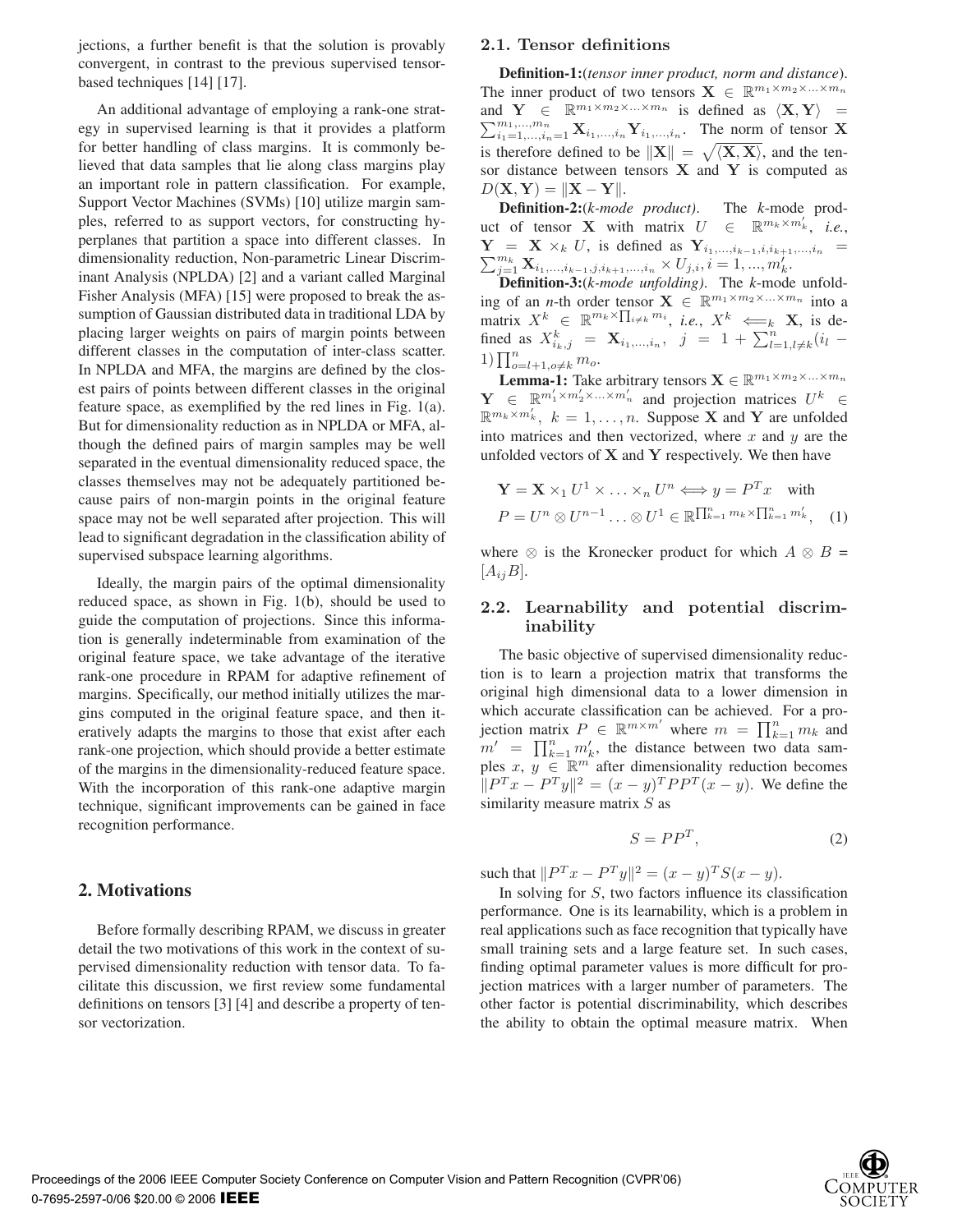

Figure 1. Utility of adaptive margins. (a) margin pairs, indicated by red lines, of the original feature space; (b) margin pairs of the optimal dimensionality reduced space; (c) projection directions of LDA (magenta), MFA (cyan) and RPAM/L (red).

the examinable solution space of projection matrices is restricted, the potential discriminability becomes limited.

In vector-based algorithms [1], the discriminability is at its full potential since the entire possible solution space is examined. However, as mentioned previously, the small sample size problem degrades the learnability of these algorithms significantly.

While tensor-based algorithms [17] [14] have greater learnability because of a smaller number of parameters to estimate, their projection matrices are constrained to be a Kronecker product of smaller sized matrices as in Eq.(1), i.e.,  $P = U^n \otimes U^{n-1} \dots \otimes U^1$ ,  $U^k \in \mathbb{R}^{m_k \times m'_k}$ ,  $k =$  $1, \ldots, n$ . Consequently, the similarity measure matrix is constrained to be of the form

$$
S = S^n \otimes S^{n-1} \dots \otimes S^1, \quad S^k = U^k U^{k^T} \forall k, \quad (3)
$$

which greatly limits the potential discriminability of the derived projection matrix. This restriction is particularly limiting for large training sets, since the additional data may not be fully exploited.

To increase potential discriminability while maintaining the high learnability associated with tensor representations, we utilize a series of rank-one projections, which has been used previously in unsupervised dimensionality reduction [8]. With this approach, each column of the projection matrix  $P = [p_1, p_2, ..., p_d]$  has the form of a Kronecker product of unitary vectors:

$$
p_j = u_j^n \otimes u_j^{n-1} \dots \otimes u_j^1, \ u_j^k \in \mathbb{R}^{m_k}, ||u_j^k|| = 1 \,\forall \, j, k. \tag{4}
$$

The resulting similarity measure matrix can then be expressed as

$$
S = \sum_{j=1}^{d} u_j^n u_j^{n} \otimes u_j^{n-1} u_j^{n-1} \dots \otimes u_j^1 u_j^{1}.
$$
 (5)

This more general form of projection matrix allows for greater potential discriminability with tensor data.

#### **2.3. Effective margin analysis**

For non-parametric separability of classes, a maximal distance between margin samples of different classes is targetted. Consider a sample set  $X = [x_1, x_2, \ldots, x_N],$  $x_i \in \mathbb{R}^m$ , where N is the total number of samples, and the class label of  $x_i$  is  $l(x_i)$ . Marginal Fisher Analysis (MFA) [15] solves for the projection matrix with the following optimization problem:

$$
P^* = \arg \max_{P} \frac{\sum_{c} \sum_{(i,j) \in N_{k_2}(c)} ||P^T x_i - P^T x_j||^2}{\sum_{i} \sum_{j \in N_{k_1(i)}^+} ||P^T x_i - P^T x_j||^2} \tag{6}
$$

where  $N_{k_1}^+(i)$  indicates the  $k_1$  nearest neighbors of sample  $x_i$  within the same class, and  $N_{k_2}^-(c)$  denotes a set of margin pairs that is computed as follows: for each class c, distances between its samples and samples in other classes are computed in the original feature space, then for the  $k_2$  smallest distances, the corresponding pairs of points  $\{(i, j), l(x_i) = c, l(x_j) \neq c\}$  are chosen.

These margin pairs are used in measuring separability among different classes, but as previously noted, margin pairs defined in the original feature space may not adequately represent the margins in the dimensionality reduced space. The margin pairs should ideally be computed in the optimal dimensionality reduced space according to distance  $||P^T x_i - P^T x_i||$ , where P is the optimal projection matrix. Our method attempts to approximate the set of optimal pairs  $N_{k_2}^-(c, P)$  throughout the course of the algorithm.

## **3. Rank-one Projections with Adaptive Margins**

With the goals of high learnability, large potential discriminability, and effective margin analysis, we present the following criterion for training samples represented as nth order tensors  $X_i \in \mathbb{R}^{m_1 \times m_2 \times \ldots \times m_n}$  with corresponding unfolded vectors  $x_i \in \mathbb{R}^{\prod_{k=1}^{n} m_k}$ ,  $i = 1, ..., N$ :

$$
P^* = \arg\max_{P} \frac{\sum_{c} \sum_{(i,j) \in N_{k_2}^-(c,P)} ||P^T x_i - P^T x_j||^2}{\sum_{i} \sum_{j \in N_{k_1}^+(i)} ||P^T x_i - P^T x_j||^2}
$$
  
with  $P = [p_1, p_2, \dots, p_d]$  and  $p_j = u_j^n \otimes u_j^{n-1} \otimes \dots u_j^1$ . (7)

 $N_{k_1}^+(i)$  is defined as in Eq. (6);  $N_{k_2}^-(c, P)$  represents the  $k_2$ inter-class pairs of shortest distances in the expected lower

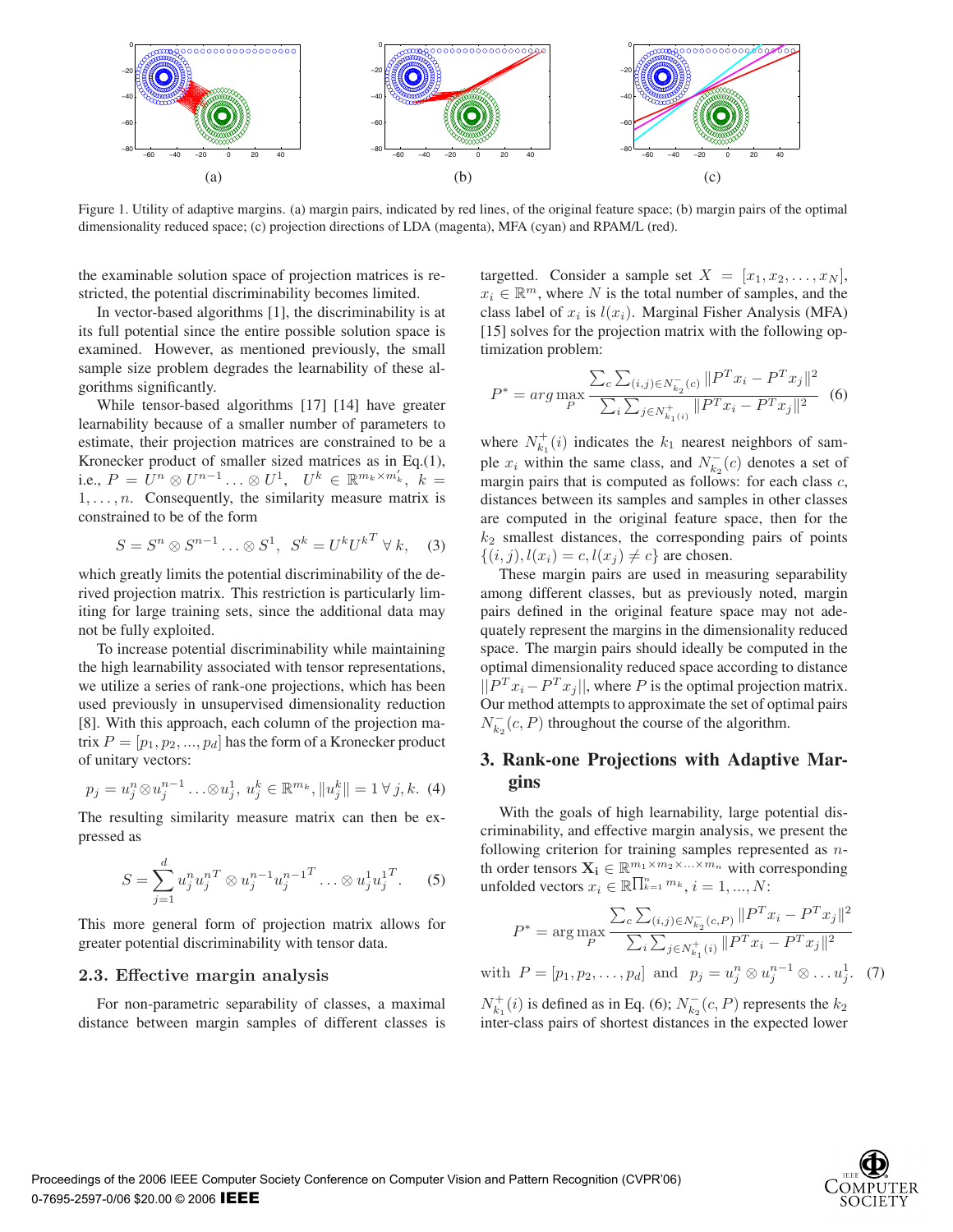dimensional feature space projected by  $P$ ; and each projection direction  $p_i$  is constrained to be the Kronecker product of *n* unitary vectors  $u_i^n, u_i^{n-1}, \ldots, u_i^1$ .

It can be seen that this criterion poses a chicken-andegg problem, since  $P$  needs to be known to determine  $N_{k_2}^-(c, P)$ , and vice versa. No closed form solution exists, and in previous methods the margin set  $N_{k_2}^-(c, P)$  is assumed to be that of the original high-dimensional feature space. To address this problem, we present a method to compute the solution in an iterative manner.

In solving for both the projection matrix  $P$  and the margin set  $N_{k_2}^-(c, P)$ , we adopt a greedy approach. Given the first  $(l-1)$  rank-one projections, the *l*-th projection vector  $p_l$ is computed using the matrix  $P^{l-1} = [p_1, p_2, ..., p_{l-1}]$  as an approximation of  $P$  in calculating the margin pairs:

$$
p_l^* = \arg \max_{p_l} \frac{\sum_{c} \sum_{(i,j) \in N_{k_2}^- (c, P^{l-1})} ||P^{l^T}(x_i - x_j)||^2}{\sum_{i} \sum_{j \in N_{k_1}^+(i)} ||P^{l^T}(x_i - x_j)||^2}
$$
  
s.t.  $p_l = u_l^n \otimes u_l^{n-1} \otimes \dots u_l^1.$  (8)

To avoid redundancy among the rank-one projections, a projection vector  $p_l$  is computed in the complement space of the previous projections, yielding an objective function

$$
\frac{\sum_{c}\sum_{(i,j)\in N_{k_2}^-(c,P^{l-1})}||p_l^T x_i^l - p_l^T x_j^l||^2 + a}{\sum_{i}\sum_{j\in N_{k_1}^+(i)}||p_l^T x_i^l - p_l^T x_j^l||^2 + b},\qquad(9)
$$

where

$$
x_i^l = x_i^{l-1} - p_{l-1} p_{l-1}^T x_i^{l-1}, \quad \text{with } x_i^1 = x_i,
$$
 (10)

$$
a = \sum_{c} \sum_{(i,j) \in N_{k_2}^- (c, P^{l-1})} \sum_{o=1}^{c} ||p_o^T x_i - p_o^T x_j||^2, \qquad (11)
$$

$$
b = \sum_{i} \sum_{j \in N_{k_1}^+(i)} \sum_{o=1}^{l-1} ||p_o^T x_i - p_o^T x_j||^2.
$$
 (12)

From Lemma-1, Eq. (9) can be rewritten in tensor form:

$$
\frac{\sum_{c} \sum_{(i,j) \in N_{k_2}^-(c, P^{l-1})} \|(\mathbf{X}_i^l - \mathbf{X}_j^l) \times_k u_l^k\|_{k=1}^n\|^2 + a}{\sum_{i} \sum_{j \in N_{k_1}^+(i)} \|(\mathbf{X}_i^l - \mathbf{X}_j^l) \times_k u_l^k\|_{k=1}^n\|^2 + b},
$$
(13)

where  $\mathbf{X}_i^l$  is the corresponding tensor representation of  $x_i^l$  and  $\times_k u_l^l \mid_{k=1}^n$  is equivalent to  $\times_1 u_l^1 \times_2 u_l^2 \dots \times_n u_l^n$ .

To our knowledge, there exists no closed form solution for Eq. (13), so we propose an iterative algorithm for determining a local minimum. If  $(u_l^1, \ldots, u_l^{k-1}, u_l^{k+1}, \ldots, u_l^n)$ are given and we define  $y_i^k = \mathbf{X}_i^l \times_1 u_l^1 \dots \times_{k-1} u_l^{k-1} \times_{k+1}$  $u_l^{k+1}$  ...  $\times_n u_l^n$ , then the above objective function can be Given the sample set  $\mathbf{X_i} \in \mathbb{R}^{m_1 \times m_2 \times \ldots \times m_n}$ ,  $i = 1, \ldots, N$ , their class labels  $c_i \in \{1, 2, \ldots, N_c\}$ , the expected subspace dimension d, and the maximum iteration number  $T_{max}$ :

- 1. Initialize  $P^0 = I$ ,  $x_i^1 = x_i \forall i$ ;
- 2. For  $l = 1, ..., d$  Do
	- a) Compute  $N_{k_2}^-(c, P^{l-1})$  from  $P^{l-1}$ ;
	- b) For  $t = 1, 2, \ldots, T_{max}$  Do
		- If  $t=1$ , initialize  $u_l^k(0) \forall k$  as arbitrary column orthogonal matrices;

• For 
$$
k = 1, 2, ..., n
$$
, Do  
\n
$$
y_i^k = \mathbf{X}_i^l \times_o u_l^o(t)|_{o=1}^{k-1} \times_o u_l^o(t-1)|_{o=k+1}^{n}
$$
\n
$$
S_b^k u_l^k(t) = \lambda_0^k S_w^k u_l^k(t);
$$
\nEnd

End

c) 
$$
p_l = u_l^n(t) \otimes u_l^{n-1}(t) \otimes \dots u_l^1(t);
$$
  
d)  $x_i^{l+1} = x_i^l - p_l p_l^T x_i^l \forall i;$ 

End

3. Output projection matrix  $P = [p_1, ..., p_d]$ .

Figure 2. Procedure for rank-one projections with adaptive margins (RPAM).

simplified to

$$
u_l^{k^*} = \arg \max_{u_l^k} \frac{\sum_c \sum_{(i,j) \in N_{k_2}^-(c, pl-1)} \|u_l^{k^T} (y_i^k - y_j^k)\|^2 + a}{\sum_i \sum_{j \in N_{k_1}^+(i)} \|u_l^{k^T} (y_i^k - y_j^k)\|^2 + b}
$$
  
= 
$$
\arg \max_{u_l^k} \frac{u_l^{k^T} S_b^k u_l^k}{u_l^{k^T} S_w^k u_l^k},
$$
 (14)

where  $S_b^k = \sum_c \sum_{(i,j) \in N_{k_2}^-(c, P^{l-1})} (y_i^k - y_j^k)(y_i^k - y_j^k)^T +$ *aI* and  $S_w^k = \sum_i \sum_{j \in N_{k_1}^+(i)} (y_i^k - y_j^k)(y_i^k - y_j^k)^T + bI$ .

This objective function can be solved by the generalized eigenvalue decomposition [15] method. Therefore, we can obtain a local optimum of Eq. (9) by iteratively optimizing one projection vector while fixing the other projection vectors.

The detailed procedure of rank-one projections with adaptive margins (RPAM) is given in Fig. 2.

**Convergence Analysis:** Unlike the iterative algorithms of 2DLDA and DATER, the iterative algorithm of RPAM can be proven to converge to a local optimum as follows:

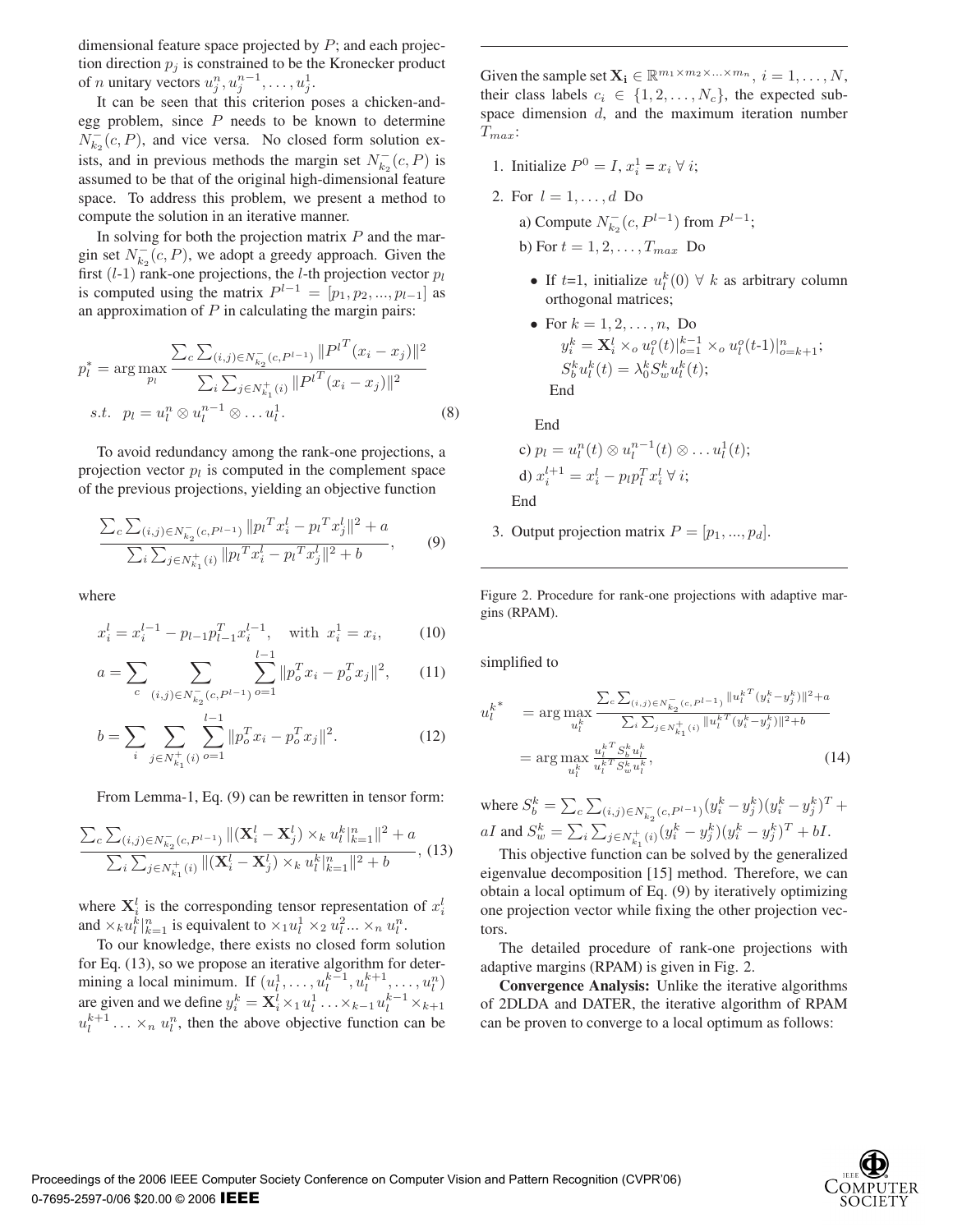**Proof.** Each step of 2DLDA [17] and DATER [14] involves an optimization problem arg max $U \frac{Tr(U^{kT} S_b^k U^k)}{T(U^{kT} S_b^k U^k)}$  $\frac{Tr(U^{kT}S^k_wU^k)}{Tr(U^{kT}S^k_wU^k)},$ which is similar to Eq. (14) but where  $U^k$  is a projection *matrix*. Since this function is difficult to optimize, these two algorithms alter the objective function to a more tractable form  $arg \max_U Tr((U^{k^T} S_w^k U^k)^{-1} (U^{k^T} S_b^k U^k))$ for which generalized eigenvalue decomposition can be applied. This alteration of the objective function, however, results in a convergence problem that is demonstrated in Section 5.

In contrast, optimization of Eq. (14) involves the solution of only a projection *vector*. Since  $u^{kT} S_w^k u^k$  and  $u^{k} S_h^k u^k$  are scalar values and do not involve the *Trace* operation as needed for matrices, the objective function  $arg \max_u (u^{kT} S_w^k u^k)^{-1} (u^{kT} S_h^k u^k)$  can be optimized directly with generalized eigenvalue decomposition, without changing the objective function.

We define  $f(u_l^1(t), u_l^2(t), \ldots, u_l^n(t))$  as

$$
\frac{\sum_{i}\sum_{j\in N_{k_1}^+(i)}\|({\bf X}_{i}^l-{\bf X}_{j}^l)\times_k u_{l}^k(t)\|_{k=1}^n\|^2+b}{\sum_{c}\sum_{(i,j)\in N_{k_2}^-(c,P^{l-1})}\|({\bf X}_{i}^l-{\bf X}_{j}^l)\times_k u_{l}^k(t)\|_{k=1}^n\|^2+a}.
$$

In each step of RPAM,  $f$  does not increase:

$$
f(u_l^1(t), u_l^2(t), \dots, u_l^n(t)) \ge f(u_l^1(t+1), u_l^2(t), \dots, u_l^n(t)),
$$
  

$$
\dots \ge f(u_l^1(t+1), u_l^2(t+1), \dots, u_l^n(t+1)).
$$
 (15)

Furthermore,  $f(u_l^1(t), u_l^2(t), \ldots, u_l^n(t))$  has a lower bound of zero. So the iterative algorithm for RPAM converges to a local optimum in computing each projection vector.  $\Box$ 

#### **4. Vector-based variants**

Most previous algorithms for dimensionality reduction address linear mappings of vector data. Since a vector is simply a first-order tensor, RPAM can also process vectors. For clarity, we denote the special case of RPAM for linear mappings of vector data as RPAM/L, and the tensor-based version as RPAM/T.

The kernel trick [7] has been widely applied to extend linear dimensionality reduction algorithms into nonlinear ones. The intuition of the kernel trick is to map data from the original feature space to a higher dimensional Hilbert space  $\phi: x \to F$  in which the data may be linearly separable. In this new feature space, linear dimensionality reduction algorithms can then be applied.

We denote the data set after transformation as  $\phi(X)$  =  $[\phi(x_1), \phi(x_2), \ldots, \phi(x_N)]$  and the Gram matrix as  $K =$  $\phi(X)^T \phi(X)$  with elements computed as inner products  $K_{ij} = s(x_i, x_j) = \phi(x_i) \cdot \phi(x_j)$ . In kernel analysis, the non-linear projection directions  $P$  are of the form  $P = \phi(X)A$  where  $A = [\alpha_1, \dots, \alpha_d]$  represents a matrix

Given the sample set  $x_i \in \mathbb{R}^m$ ,  $i = 1, \ldots, N$ , their class labels  $c_i \in \{1, 2, \ldots, N_c\}$ , the final lower dimension d and the iteration number  $T_{max}$ :

- 1. Initialize  $P^0 = I$ ,  $K_i^1 = K_i \ \forall i$ ;
- 2. For  $l = 1, ..., d$  Do

a) For  $t = 1, 2, \ldots, T_{max}$  Do

- If  $t > 1$ , compute  $N_{k_2}^-(c, P^{l-1})$  from  $P^l(t-1)$ , else compute  $N_{k_2}^-(c, P^{l-1})$  from  $P^{l-1}$ ;
- Compute the optimal  $\alpha_l(t)$  from Eq.(18);

End

b) Output 
$$
\alpha_l = \alpha_l(t)
$$
 and set  $P^l = P^l(t)$ ;  
c)  $K_i^{l+1} = (I - K\alpha_l\alpha_l^T)K_i^l \ \forall i$ ;  
End

3. Output  $A = [\alpha_1, \alpha_2, \ldots, \alpha_d]$ 

Figure 3. Procedure for vector-based Kernel RPAM.

of linear combinations. From this, the objective function of Eq.(7) can be reformulated for vectors as

$$
A^* = \arg\max_{A} \frac{\sum_{c} \sum_{(i,j) \in N_{k_2}^-(c,P)} \|A^T K_i - A^T K_j\|^2}{\sum_{i} \sum_{j \in N_{k_1}^+(i)} \|A^T K_i - A^T K_j\|^2}
$$
  
s.t.  $\alpha_j^T K \alpha_j = 1 \ \forall \ j,$  (16)

where  $K_i$  is the *i*-th column vector of K.

From the first (l-1) projection directions  $P^{l-1}$  =  $[\phi(X)\alpha_1,\ldots,\phi(X)\alpha_{l-1}]$ , the *l*-th projection  $p_l$  is constrained to lie in the complement space of the space spanned by the previous projection vectors. The term  $p_l^T x_i^l$  in Eq. (9) is changed to  $p_l^T \phi^l(x_i)$ , which can be computed as follows:

$$
p_l^T \phi^l(x_i)
$$
  
=  $p_l^T (I - p_{l-1} p_{l-1}^T) \phi^{l-1}(x_i)$   
=  $(\phi(X)\alpha_l)^T (I - \phi(X)\alpha_{l-1}\alpha_{l-1}^T \phi(X)^T) \phi^{l-1}(x_i)$   
=  $\alpha_l^T (K_i^{l-1} - K\alpha_{l-1}\alpha_{l-1}^T K_i^{l-1})$   
=  $\alpha_l^T (I - K\alpha_{l-1}\alpha_{l-1}^T) K_i^{l-1}$ . (17)

This is equivalent to resetting  $K_i^l = (I K\alpha_{l-1}\alpha_{l-1}^T K_i^{l-1}$  with  $K_i^1 = K_i$ . Similar to Eq. (9),  $\alpha_l$ can be learned by maximizing the objective function

$$
\max_{\alpha_l} \frac{\sum_{c} \sum_{(i,j) \in N_{k_2}^-(c, P^{l-1})} \|\alpha_l^T K_i^l - \alpha_l^T K_j^l\|^2 + a}{\sum_{i} \sum_{j \in N_{k_1}^+(i)} \|\alpha_l^T K_i^l - \alpha_l^T K_j^l\|^2 + b},
$$
(18)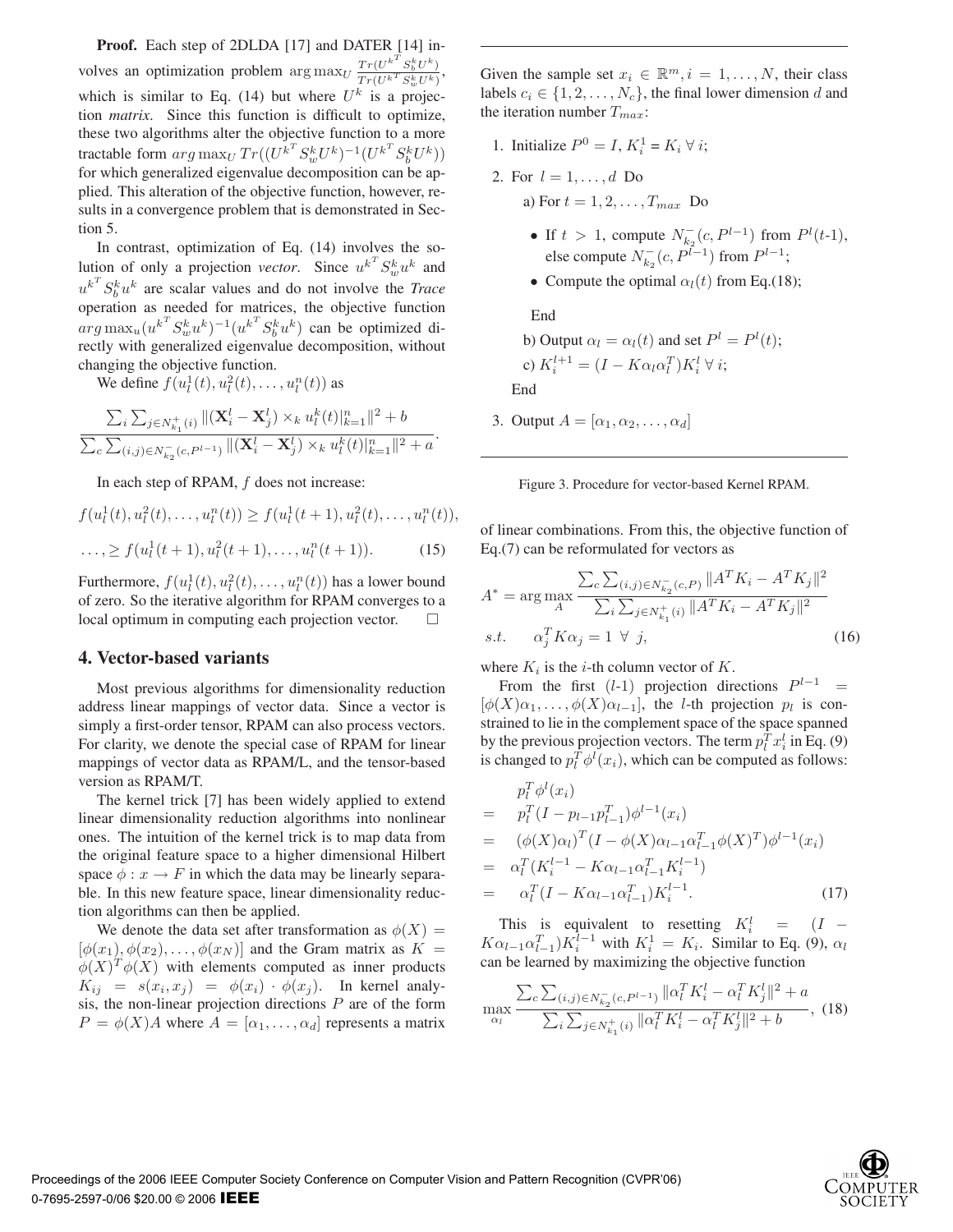where

$$
a = \sum_{c} \sum_{(i,j) \in N_{k_2}^- (c, P^{l-1})} \sum_{o=1}^{l-1} \|\alpha_o^T K_i - \alpha_o^T K_j\|^2,
$$
  

$$
b = \sum_{i} \sum_{j \in N_{k_1}^+ (i)} \sum_{o=1}^{l-1} \|\alpha_o^T K_i - \alpha_o^T K_j\|^2.
$$

As with Eq. (14), this objective function can be solved by the generalized eigenvalue decomposition method. The entire procedure, referred to as RPAM/K, is listed in Fig. 3.

In Fig. 3, we note a minor difference in RPAM/L and RPAM/K from RPAM/T in the computation of margin samples. In RPAM/L and RPAM/K, when  $t > 1$ , we use the most recently computed projection matrix  $P^{l}(t-1) =$  $[p<sup>1</sup>, ..., p<sup>l-1</sup>, p<sup>l</sup>(t-1)]$  to replace  $P<sup>l-1</sup>$  in approximating the optimal margin samples. Note for RPAM/K,  $p^{l}(t-1)$  =  $\phi(X)\alpha_l(t-1)$ . For RPAM/T, only  $P^{l-1}$  is used to compute  $N_{k_2}^-(c, P^{l-1})$ , since changing the margin in iterations of t will effectively change the objective function, and the iterative algorithm would not be provably convergent. Another difference of RPAM/K is that for the first projection direction  $\alpha_1$ ,  $N_{k_1}^+(i)$  and  $N_{k_2}^-(c, P^0)$  are determined from data points in the high-dimensional Hilbert space, where the distance between samples  $x_i$  and  $x_j$  is computed as  $D(x_i, x_j) = s(x_i, x_i) + s(x_j, x_j) - 2s(x_i, x_j).$ 

#### **5. Results**

In our results, we first demonstrate the effects of margin adaption. Then, two benchmark face databases, XM2VTS [6] and CMU PIE [9], are used to evaluate the effectiveness of RPAM in comparison to LDA, MFA and their variants.

For the face recognition experiments, preprocessing of images includes alignment by fixing the locations of the two eyes, size normalization to 64x64 resolution, and histogram equalization. In all the experiments, the gallery and probe data are transformed into 1D vectors, 2D matrices of size 64x64, and 3D tensors of size 16x16x24. In the 3D tensor representation, we utilize downsampled images and include a dimension that consists of 24 Gabor features at six orientations and four scales. The dimensionality reduced vectors, matrices and tensors are acquired via the learned subspaces, and the nearest neighbor criterion is used for final classification.

#### **5.1. Artificial Data**

To clearly illustrate the effects of adaptive margins, we examine the artificial two-class problem of Fig. 1. In Fig. 1(c), the solid lines represent the projection directions computed by LDA, MFA, and RPAM/L. Since the samples in Class 1 do not form a Gaussian distribution, LDA fails to

| Algorithm         | Recognition Rate (%) |
|-------------------|----------------------|
| $LDA/L$ [1]       | 90.9                 |
| <b>MFA/L</b> [15] | 91.5                 |
| <b>RPAM/L</b>     | 97.3                 |
| LDA/2D [17]       | 88.8                 |
| RPAM/2D           | 97.6                 |
| LDA/3D [14]       | 89.2                 |
| RPAM/3D           | 98.3                 |

Table 1. Recognition rates on the XM2VTS database.

find the optimal projection direction. Although MFA considers margin samples, the results are also not correct because the margin pairs in the original feature space, indicated by red lines in Fig. 1(a), do not adequately represent the margins of the optimal dimensionality reduced space, as illustrated in Fig. 1(b). By iteratively adapting the margin samples ( $T_{max} = 8$  in this experiment), RPAM/L identifies the optimal solution.

#### **5.2. Face recognition on XM2VTS database**

The XM2VTS database [6] contains 295 people, and for each person there are four frontal face images taken during four separate sessions. In our experiments, we select the 295x3 images of the first three sessions as training data, the 295 images of the first session as the gallery set, and the 295 images from the fourth session as the probe set. Recognition rates are listed in Table 1. The results demonstrate that RPAM and its variants outperform LDA, MFA and their corresponding variants.

An important difference of RPAM/T from 2DLDA [17] and DATER [14] is the convergence characteristics, which are shown for a second-order matrix representation in Fig. 4. The horizontal axis indicates the number of iterations, and the vertical axis is the similarity of two successively estimated projection matrices or vectors, i.e.,  $Tr[Abs(U^{k^T}(t)U^k(t-1))] / m_k'$  for 2DLDA and  $Abs(u_{10}^{k^T}(t)u_{10}^k(t-1)), k = 1, 2$ , for RPAM/2D. The rankone approach of RPAM/2D does not exhibit the convergence problems that are evident with 2DLDA.

#### **5.3. Face recognition on CMU PIE database**

The CMU PIE (Pose, Illumination, and Expression) database [9] contains more than 40,000 facial images of 68 people. The images were acquired over different poses, under variable illumination conditions and with different facial expressions. In this experiment, five near-frontal poses and four illumination conditions are used, such that each person has twenty images. We randomly choose four images per person for training and use the remaining sixteen images for testing. The results are given in Table 2. Again the